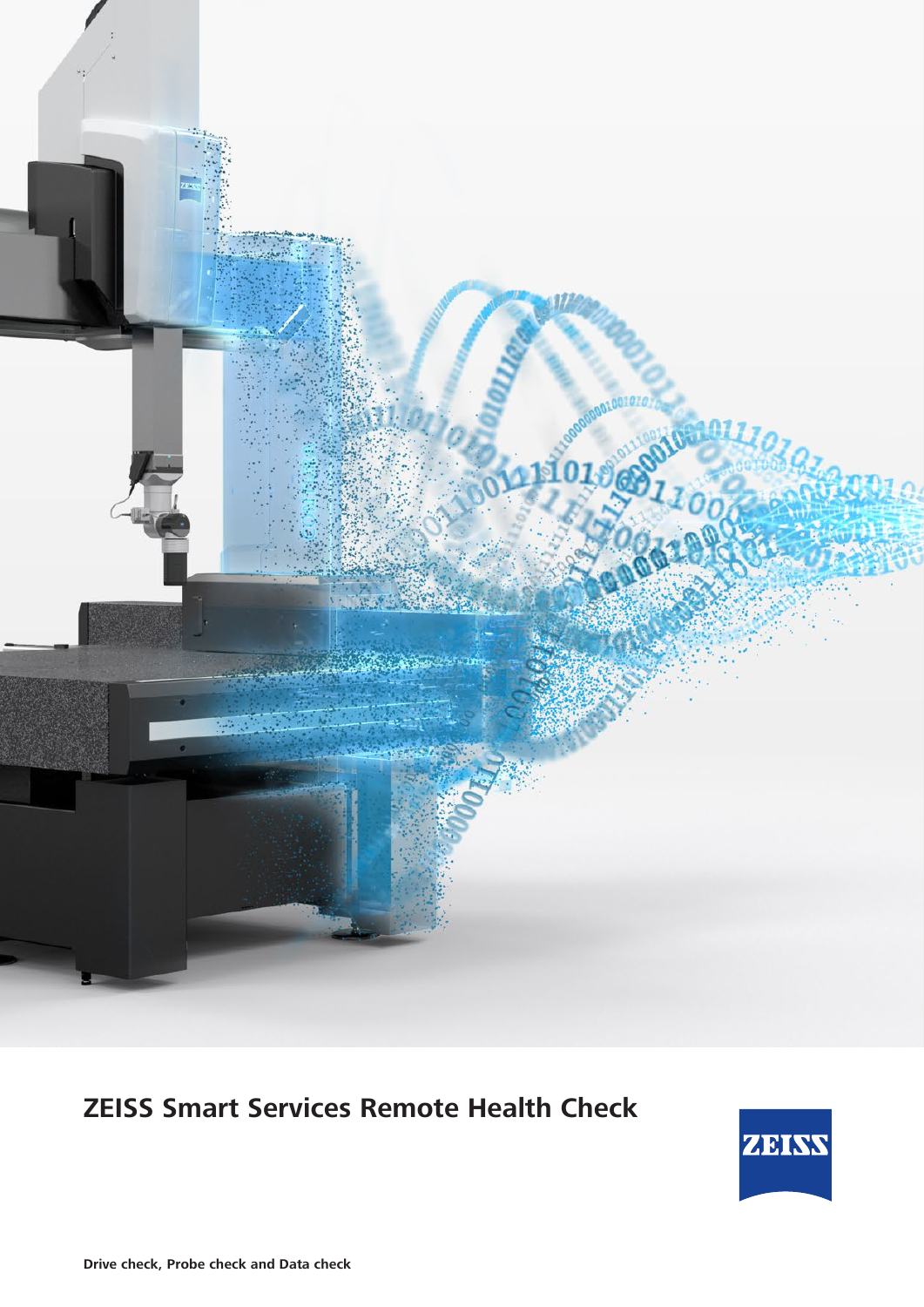# Important Information

The ZEISS Smart Services Remote Health Check is a check that provides you with information regarding the status of your CMM. It is a preventive measure and we at ZEISS make a recommendation on electronic and mechanical components. Unexpected damage to your CMM cannot be prevented by this.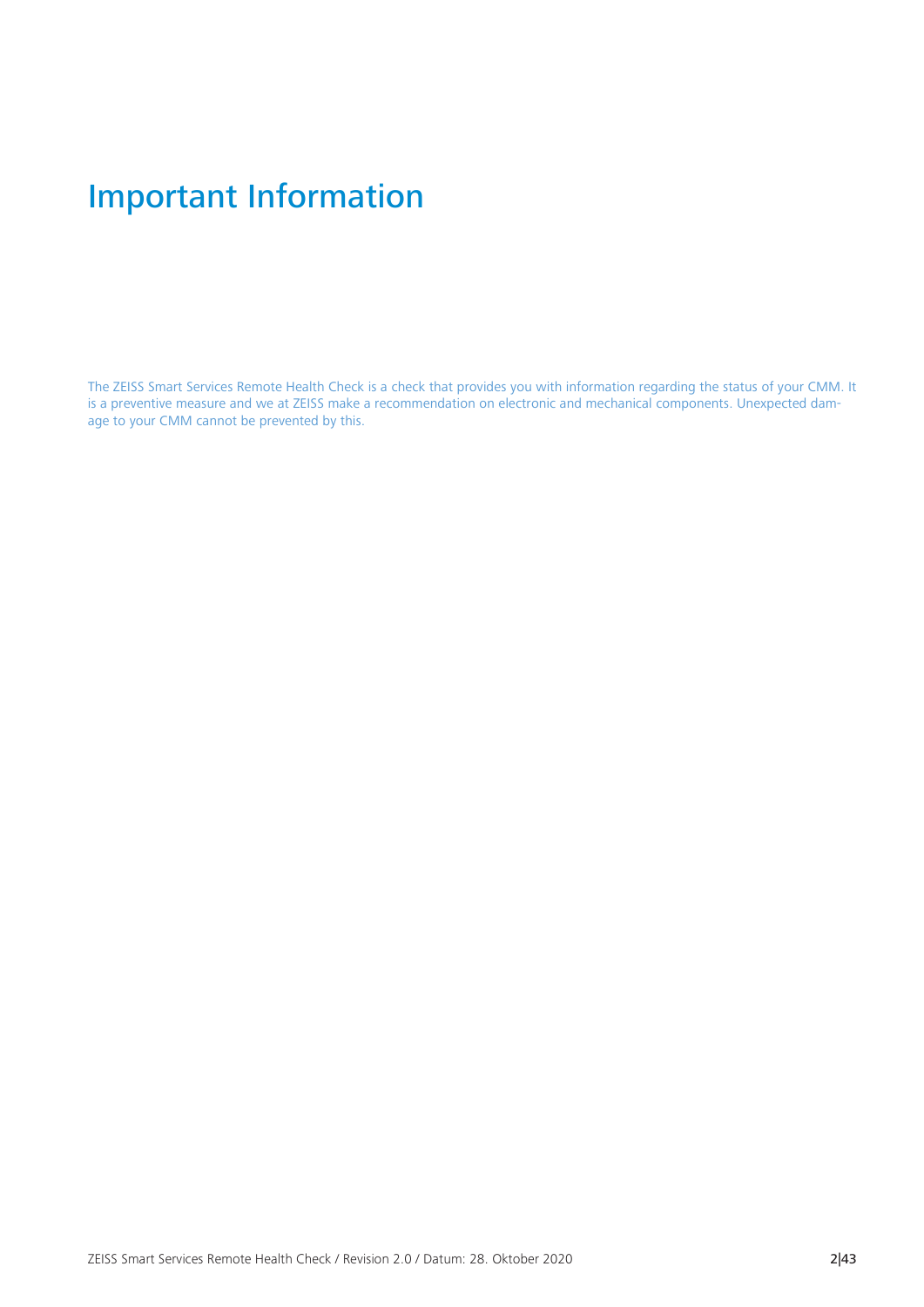### Common Data

#### **Customer**

ZEISS Smart Services Remote Health Check

| <b>CMM</b> type        | Serialnumber   | <b>FW</b>      |
|------------------------|----------------|----------------|
| ACCURA_MASS            | 123456         | 33.21          |
|                        |                |                |
| <b>Travel Distance</b> |                |                |
| X-Axis                 | Y-Axis         | Z-Axis         |
| $X = 265266$ m         | $Y = 312193$ m | $Z = 223728$ m |
|                        |                |                |
| <b>Interview</b>       |                |                |

- Drive monitoring switches off the drives in the Z-axis.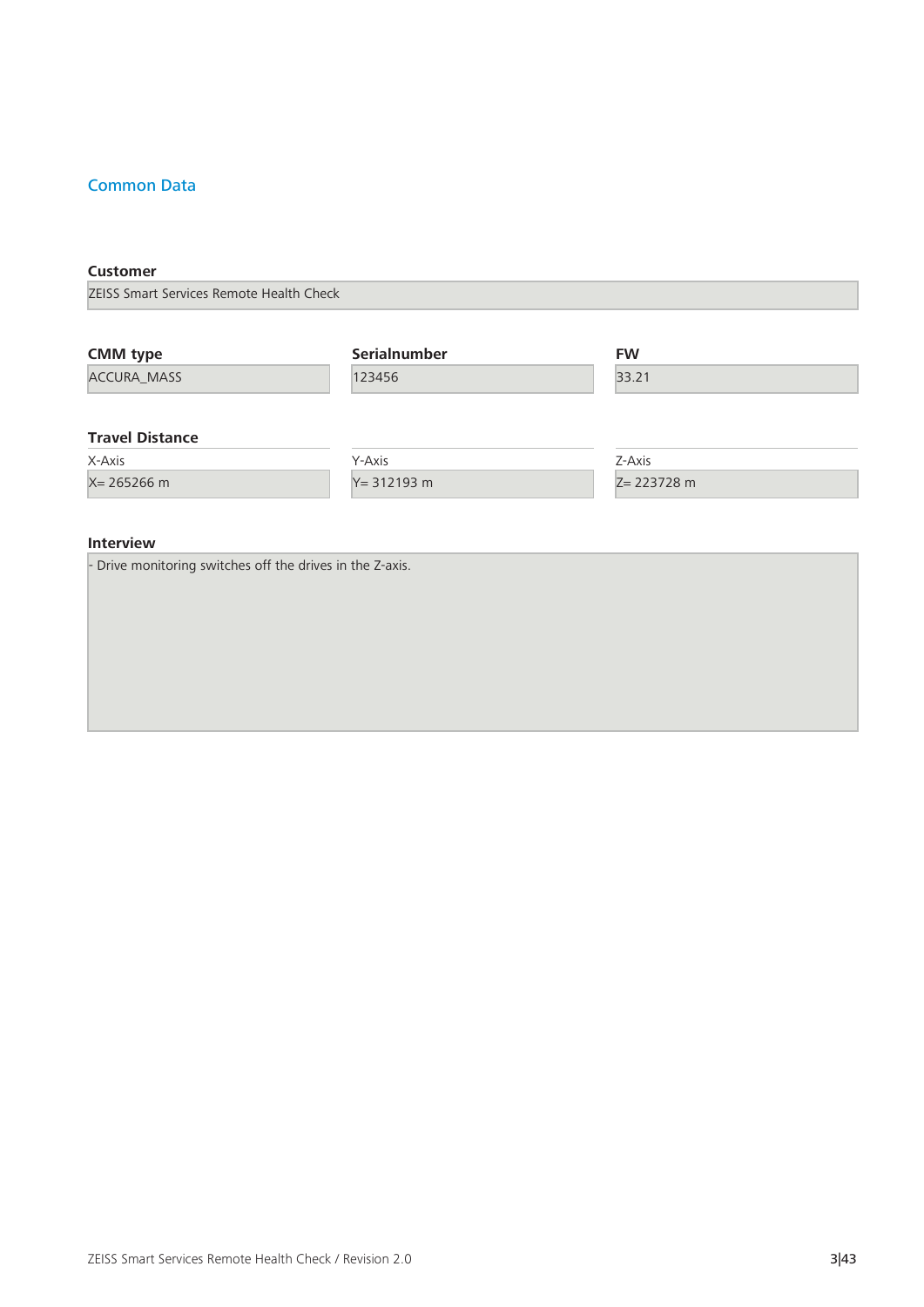# **Checklist**

### ZEISS Smart Services Remote Health Check

### **Basic Checks**

| $\mathbf{1}$   | Explanation of ZEISS Remote Health Check | $\boxtimes$ OK    | $\Box$ n. OK         |
|----------------|------------------------------------------|-------------------|----------------------|
| $\overline{2}$ | Interview                                | $\boxtimes$ OK    | $\Box$ n. OK         |
| 3              | Data check                               |                   |                      |
|                | Collisions                               | OK<br>П           | n. OK<br>$\boxtimes$ |
|                | Temperatures                             | OK<br>$\Box$      | n. OK<br>$\boxtimes$ |
|                | CPU-Fan                                  | OK<br>$\boxtimes$ | n. OK<br>$\Box$      |
| $\overline{4}$ | <b>EDIAG</b>                             | OK<br>$\boxtimes$ | n. OK<br>$\Box$      |
| 5              | Reference point                          | OK<br>$\boxtimes$ | n. OK<br>П.          |
|                | <b>Measuring System</b>                  |                   |                      |
| 6              | Measuring System                         |                   |                      |
|                | X-Axis                                   | OK<br>$\boxtimes$ | n. OK<br>$\Box$      |
|                | Y-Axis                                   | OK<br>$\boxtimes$ | n. OK<br>$\Box$      |
|                | Z-Axis                                   | OK<br>$\Box$      | n. OK<br>⊠           |
|                | $(R-Axis)$                               | OK<br>$\Box$      | $\Box$ n. OK         |

#### **Drives**

| AxWatch (Acceleration, Speed, Position, Lag-Distance, Drive-Current, Drive-Tacho, DAC-Voltage) |                |              |
|------------------------------------------------------------------------------------------------|----------------|--------------|
| X-Axis                                                                                         | $\boxtimes$ OK | $\Box$ n. OK |
| Y-Axis                                                                                         | $\boxtimes$ OK | $\Box$ n. OK |
| Z-Axis                                                                                         | $\boxtimes$ OK | $\Box$ n. OK |
|                                                                                                |                |              |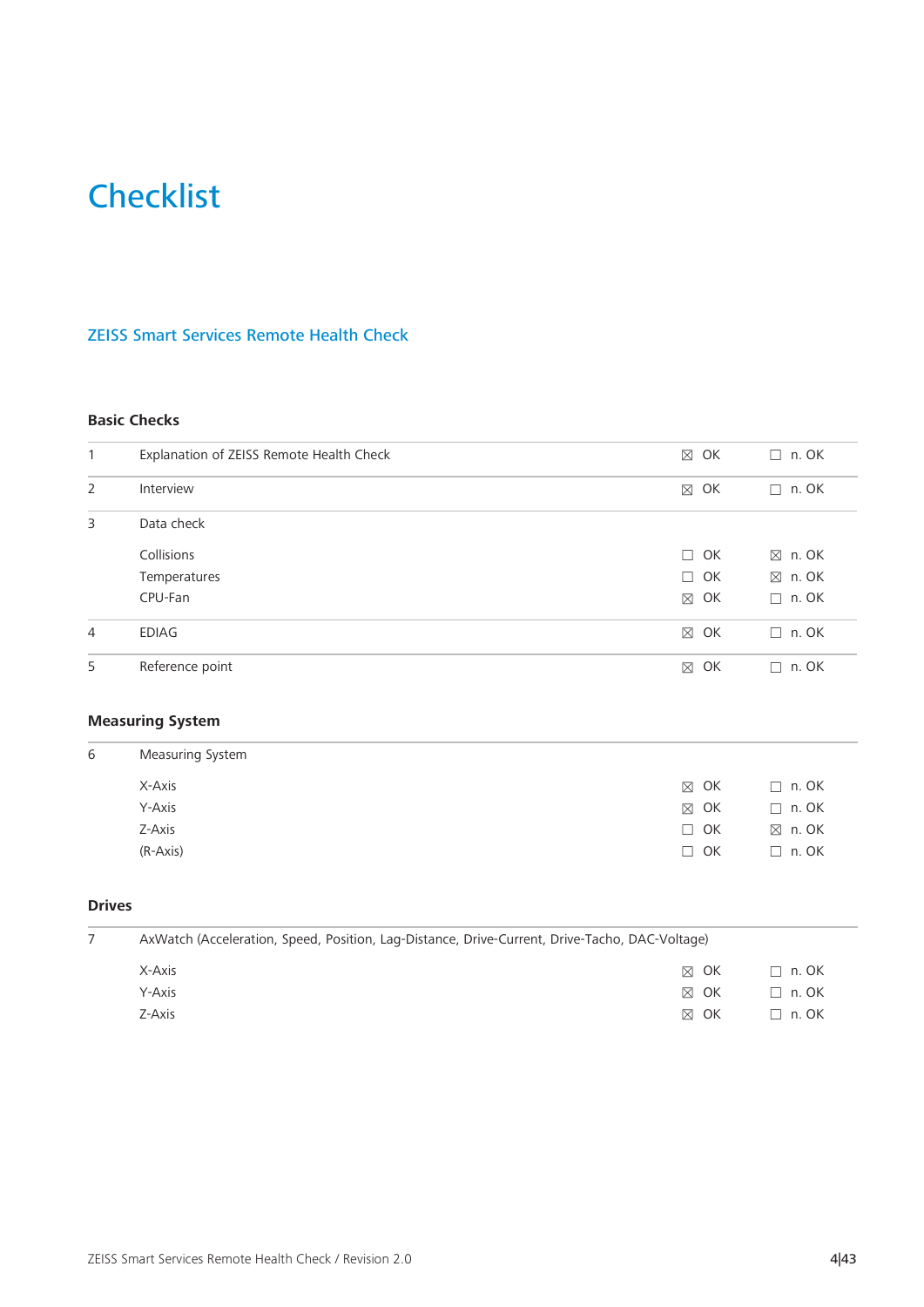|                | $(R-Axis)$                            | OK<br>$\Box$      | $\Box$ n. OK      |
|----------------|---------------------------------------|-------------------|-------------------|
| 8              | JumpTest (Check Parameter afterwards) |                   |                   |
|                | X-Axis                                | OK<br>П.          | n. OK<br>⊠        |
|                | Y-Axis                                | OK<br>$\Box$      | $\boxtimes$ n. OK |
|                | Z-Axis                                | OK<br>П.          | $\boxtimes$ n. OK |
|                | (R-Axis)                              | OK<br>$\Box$      | $\Box$ n. OK      |
| $\overline{9}$ | CirclePath (5 mm/s, r=25 mm)          |                   |                   |
|                | XY-Plane                              | OK<br>$\boxtimes$ | n. OK<br>П.       |
|                | XZ-Plane                              | OK<br>⊠           | $\Box$ n. OK      |
|                | YZ-Plane                              | $\boxtimes$ OK    | $\Box$ n. OK      |
|                | Probe (VAST / VAST XT)                |                   |                   |
| 10             | Deviation (50 mm Delta-1 mm)          |                   |                   |
|                | X-Axis (negative direction)           | OK<br>⊠           | $\Box$ n. OK      |
|                | Y-Axis (negative direction)           | OK<br>$\boxtimes$ | $\Box$ n. OK      |
|                | Z-Axis (negative direction)           | OK<br>$\boxtimes$ | $\Box$ n. OK      |
| 11             | Damping                               |                   |                   |
|                | Damping X-Axis                        | OK<br>$\boxtimes$ | $\Box$ n. OK      |
|                | Damping Y-Axis                        | OK<br>□           | $\boxtimes$ n. OK |
|                | Damping Z-Axis                        | OK<br>$\boxtimes$ | $\Box$ n. OK      |
| 12             | Scantest-Check                        |                   |                   |
|                | Linearization X-Axis                  | OK<br>$\boxtimes$ | $\Box$ n. OK      |
|                | Linearization Y-Axis                  | OK<br>⊠           | $\Box$ n. OK      |
|                | Linearization Z-Axis                  | OK<br>⊠           | $\Box$ n. OK      |
|                | Hysteresis X-Axis                     | OK<br>ш           | $\boxtimes$ n. OK |
|                | Hysteresis Y-Axis                     | OK<br>□           | $\boxtimes$ n. OK |
|                | Hysteresis Z-Axis                     | $\boxtimes$ OK    | $\Box$ n. OK      |
| 13             | Probe-Rectangulartiy-Check            | $\boxtimes$ OK    | $\Box$ n. OK      |
| 14             | Signal Check                          |                   |                   |
|                | Signal Check X-Axis                   | OK<br>$\Box$      | $\boxtimes$ n. OK |
|                | Signal Check Y-Axis                   | OK<br>$\boxtimes$ | $\Box$ n. OK      |
|                | Signal Check Z-Axis                   | OK<br>$\boxtimes$ | $\Box$ n. OK      |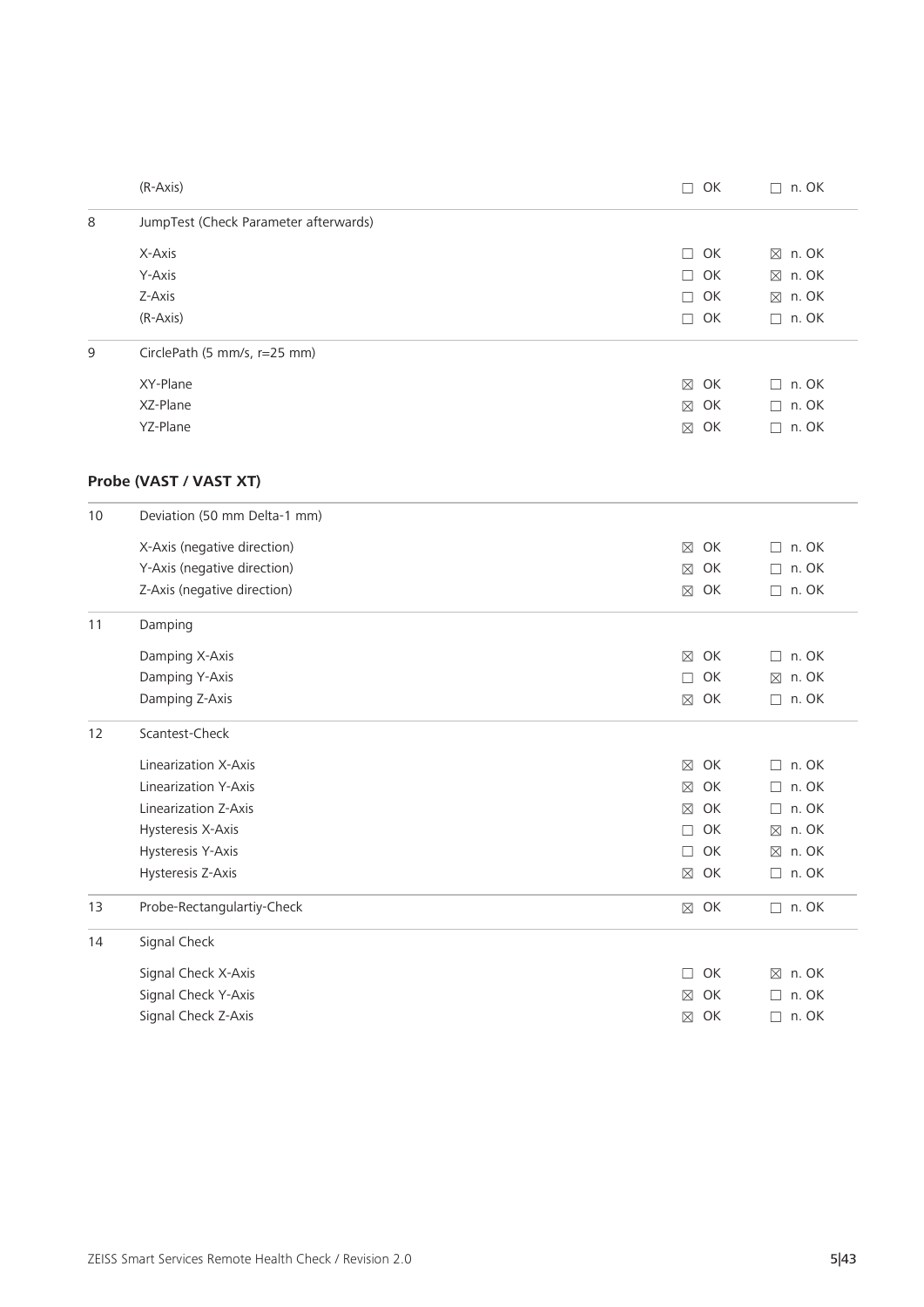| 16 | Taration                 | OK<br>$\boxtimes$ | n. OK        |
|----|--------------------------|-------------------|--------------|
|    | Probing behaviour Z-Axis | OK<br>$\boxtimes$ | n. OK        |
|    | Probing behaviour Y-Axis | OK<br>$\boxtimes$ | n. OK        |
|    | Probing behaviour X-Axis | $\boxtimes$ OK    | $\Box$ n. OK |
| 15 | Probing behaviour        |                   |              |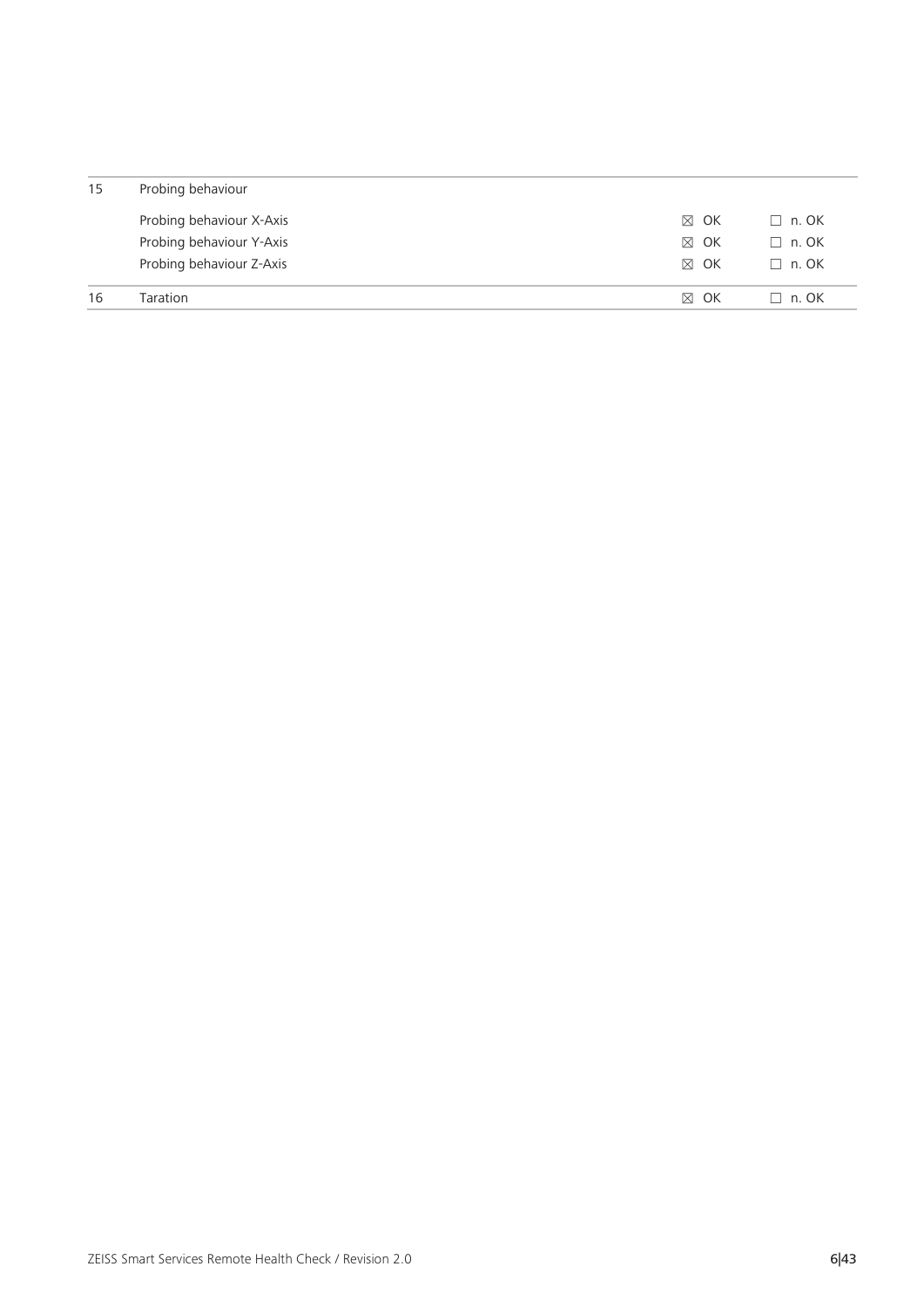### Recommendation

- Clean and readjust CMM measuring systems during the next maintenance and optimise the sum signal of measuring head and measuring system.
- Drive switch-off in Z: The reason for this could be a defective balancer or incorrectly adjusted GWAZ. The slip (increased drag during acceleration) on the drive and the power stage offset must also be checked. It is recommended to place a repair order for this.
- Optimise drive natural frequencies (JumpTest) in all axes (parameter adjustment).
- Measuring head damping decreases in Y and is therefore borderline. An exchange of the measuring head is recommended here.
- **Increased temperature of the CPU (63°C)** The filter mats should be cleaned or replaced immediately.

Oberkochen, 22.09.2020 Joachim Holz

Joachim Holz

Location, Date **Signature ZEISS Signature Signature**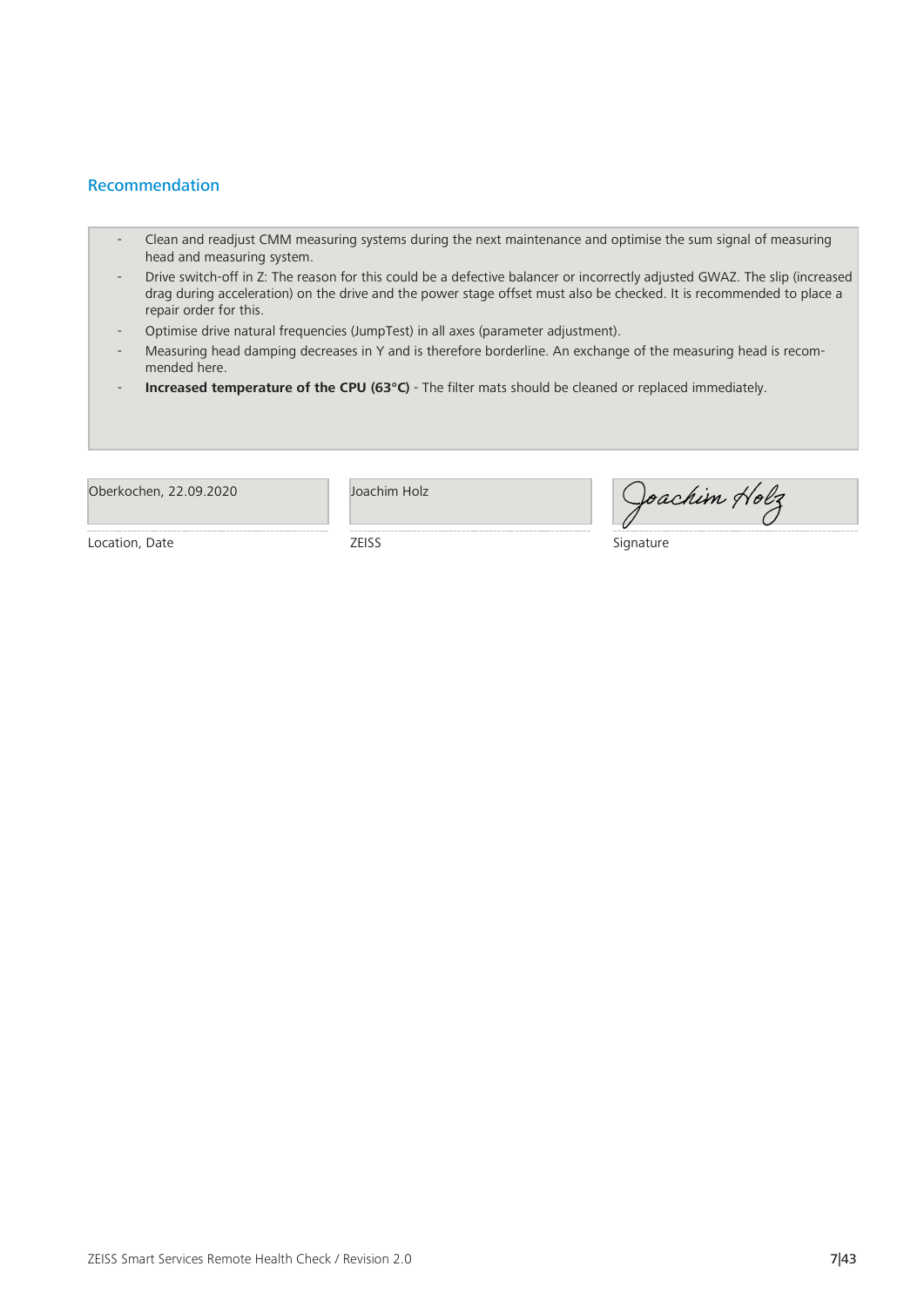# Appendix / Diagrams

Basic Checks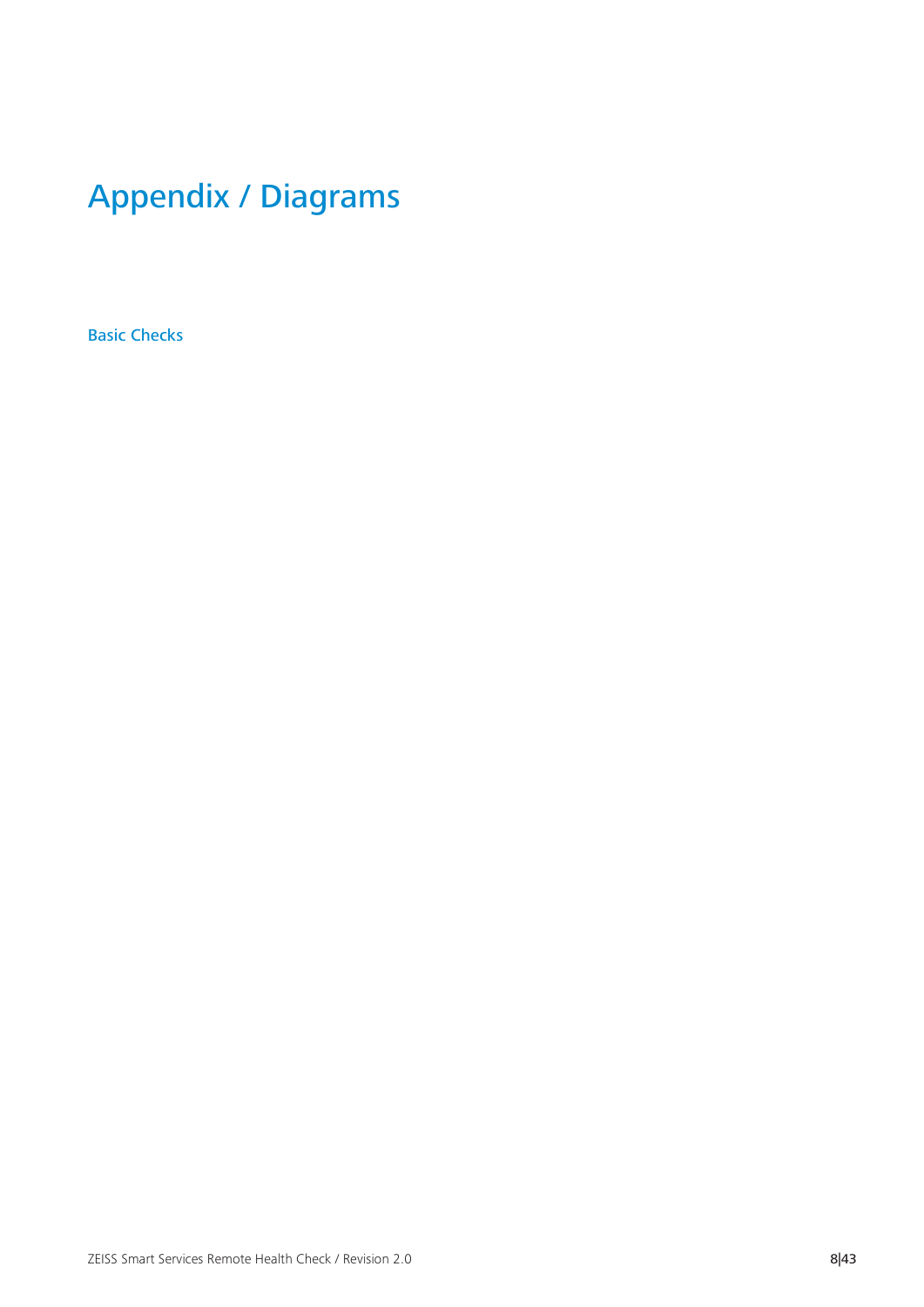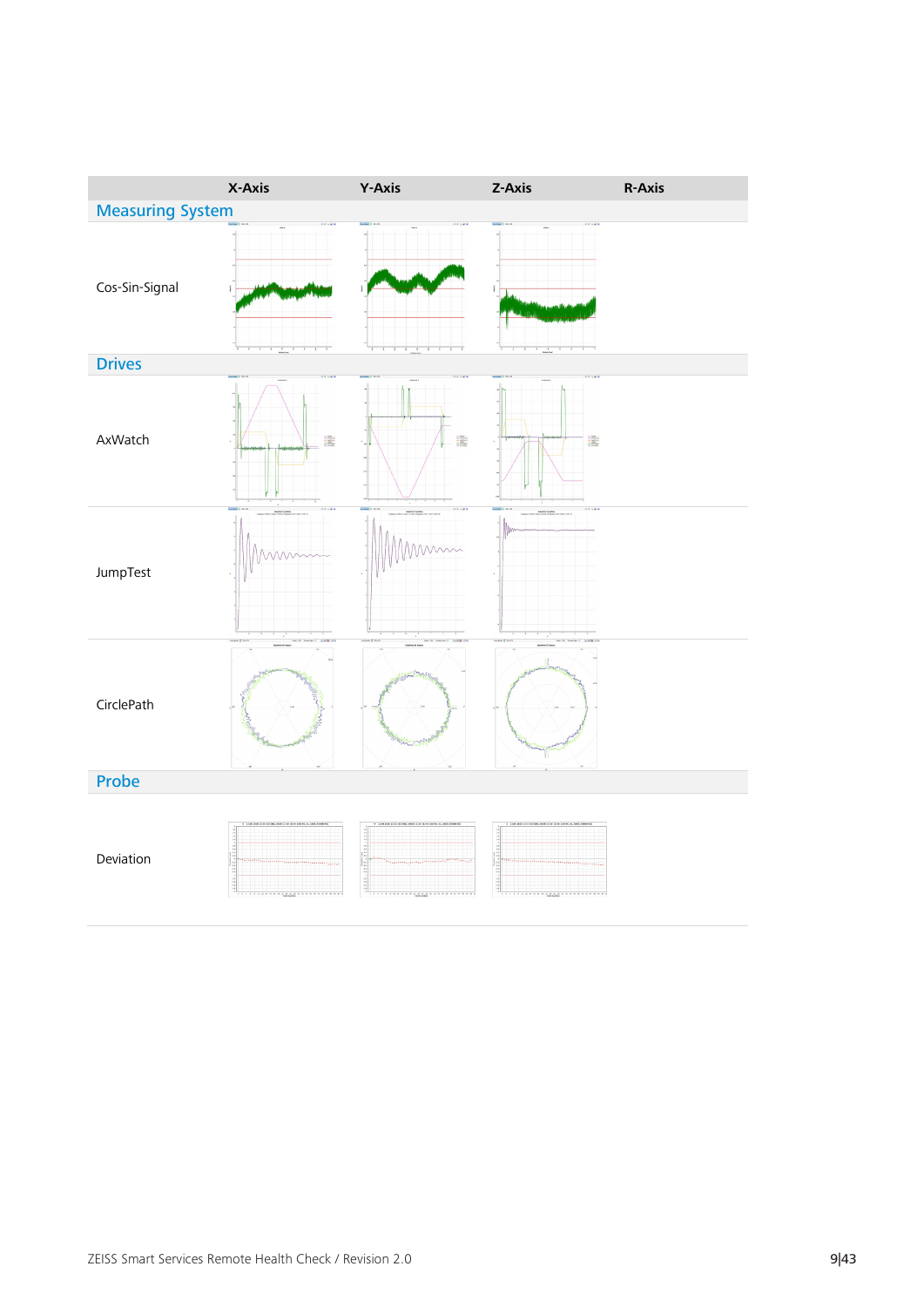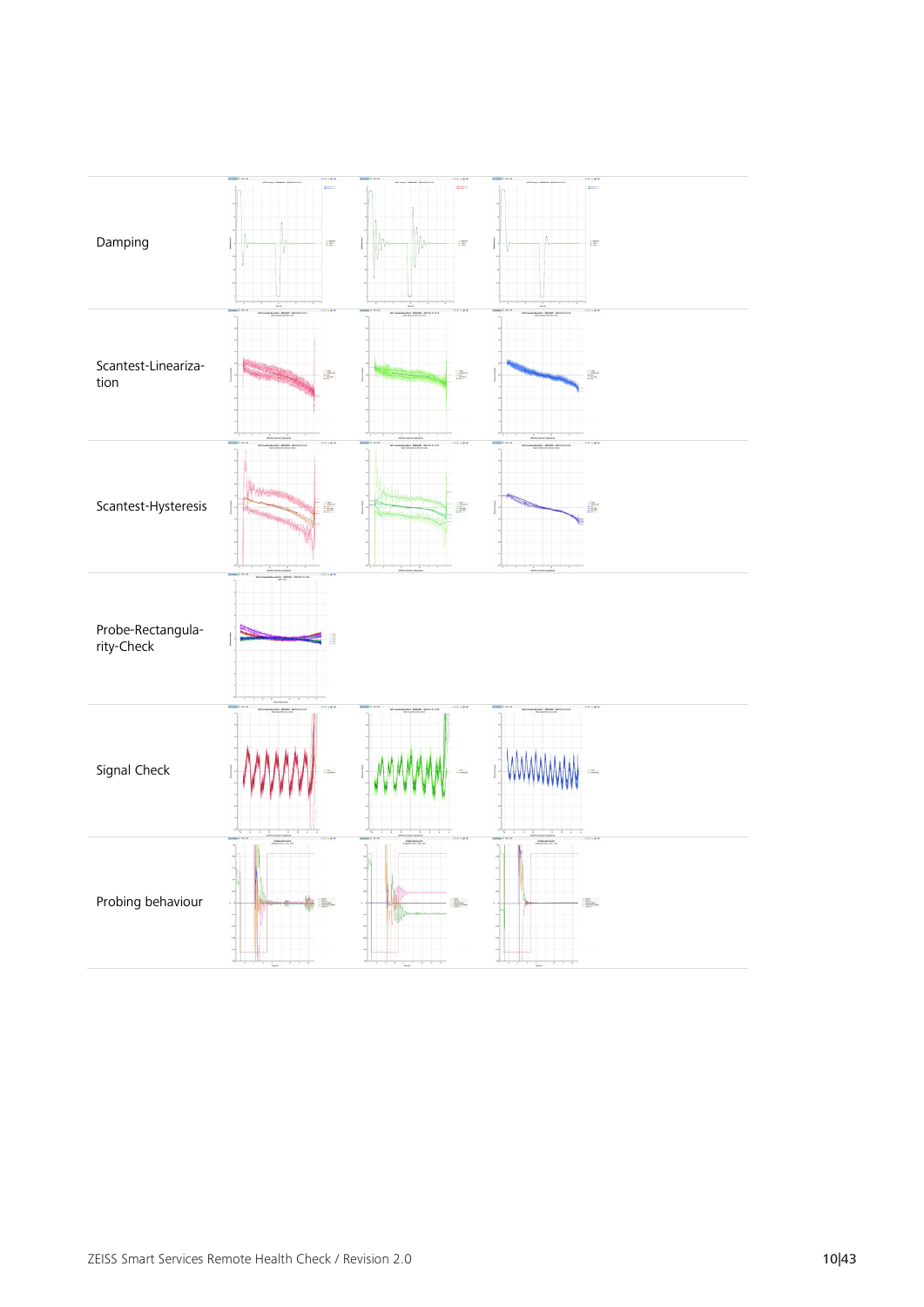|          | Januar & Miller    | <b>SECRET</b> |
|----------|--------------------|---------------|
|          | <b>Leyfon Tool</b> |               |
|          |                    |               |
|          |                    |               |
|          |                    |               |
|          |                    |               |
|          |                    |               |
|          |                    |               |
|          |                    |               |
|          |                    |               |
|          |                    |               |
|          |                    |               |
|          | <b>Systems</b>     |               |
| Taration |                    |               |
|          |                    |               |
|          |                    |               |
|          |                    |               |
|          |                    |               |
|          |                    |               |
|          |                    |               |
|          |                    |               |
|          |                    |               |
|          |                    |               |
|          |                    |               |
|          |                    |               |
|          |                    |               |
|          | <b>Security</b>    |               |
|          |                    |               |

## Please contact us for further details:

info.metrology.de@zeiss.com